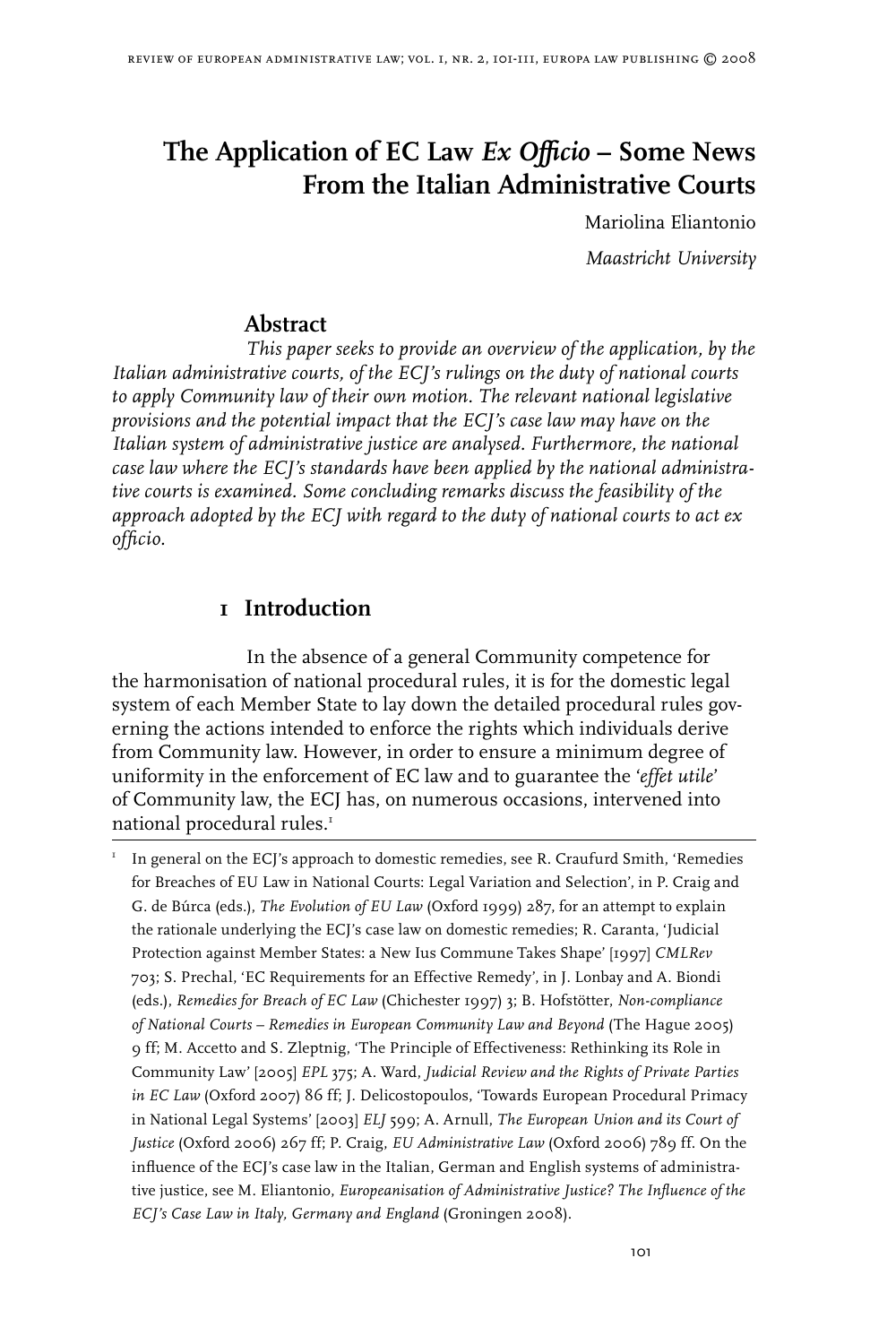eliantonio

In particular, the ECJ has generated a substantial amount of case law with regard to the duty of national courts to apply European law of their own motion. In *van Schijndel<sup>2</sup> and Peterbroeck*,<sup>3</sup> and more recently, in *van der Weerd*, the Court examined the question of whether national courts are obliged to raise *ex officio* points of EC law when they, pursuant to the applicable national procedural rules, are not able to raise points of national law of their own motion. In particular, the ECJ clarified that the application of Community law by national courts of their own motion is not a necessary follow-up of direct effect and supremacy. Instead, the ECJ seems to have introduced a kind of 'proportionality test',<sup>5</sup> whereby, in order to judge the lawfulness a national procedural rule which restricts the power of a national court to raise *ex officio* points of EC law, the intrinsic nature, the aim and the purpose of the rule, and its application to the set of circumstances of the concrete case all have to be analysed.

While this solution certainly has the advantage of striking a balance between national procedural autonomy and the requirement of an adequate and effective protection of EC rights, it also introduces a high degree of uncertainty from case to case.<sup>6</sup> This renders the outcome of the case much less predictable,<sup>7</sup> and may even impede the fundamental principles of uniform application and primacy of EC law.<sup>8</sup> Moreover, this approach complicates the role of national courts, which are entrusted to apply the 'proportionality test', mentioned above.<sup>9</sup> The national courts, indeed, are given a great deal of responsibility by the ECJ in this context and are required to cooperate in applying the proportionality test advanced by the ECJ, where this proves necessary. Should the national court fail to adequately apply the European standards of protection, the effective judicial protection of EC rights and the uniform enforcement of Community law might be impaired.

- M. Hoskins, 'Tilting the Balance: Supremacy and National Procedural Rules' [1996] *ELRev* 375.
- G. De Búrca, 'National Procedural Rules and Remedies: the Changing Approach of the Court of Justice', in J. Lonbay and A. Biondi (eds.), *Remedies for Breach of EC Law* (Chichester 1997) 45. Along the same line also J. McKendrik, 'Modifying Procedural Autonomy: Better Protection for Community Rights' [2000] *ERPrivL* 585.
- T. Heukel, 'Comment on *Peterbroeck* and *Van Schijndel*' [1996] *CMLRev* 349.
- S. Prechal, 'Community law in National Courts: the Lesson from *Van Schijndel*' 692.

<sup>&</sup>lt;sup>2</sup> Joined cases C-430-431/93, Jeroen van Schijndel and Johannes Nicolaas Cornelis van Veen v. *Stichting Pensioenfonds voor Fysiotherapeuten* [1995] ECR I-4705.

Case C-312/93, *Peterbroeck, Van Campenhout & Cie* v. *Belgian State* [1995] ECR I-4599.

Joined cases C-222-225/05, *J. van der Weerd and others* v. *Minister van Landbouw, Natuur en Voedselkwaliteit* [2007] ECR I-4233.

Prechal talks about a 'Cassis de Dijon test' applied to procedural law. S. Prechal, 'Community law in National Courts: the Lesson from *Van Schijndel*' [1998] *CMLRev* 691.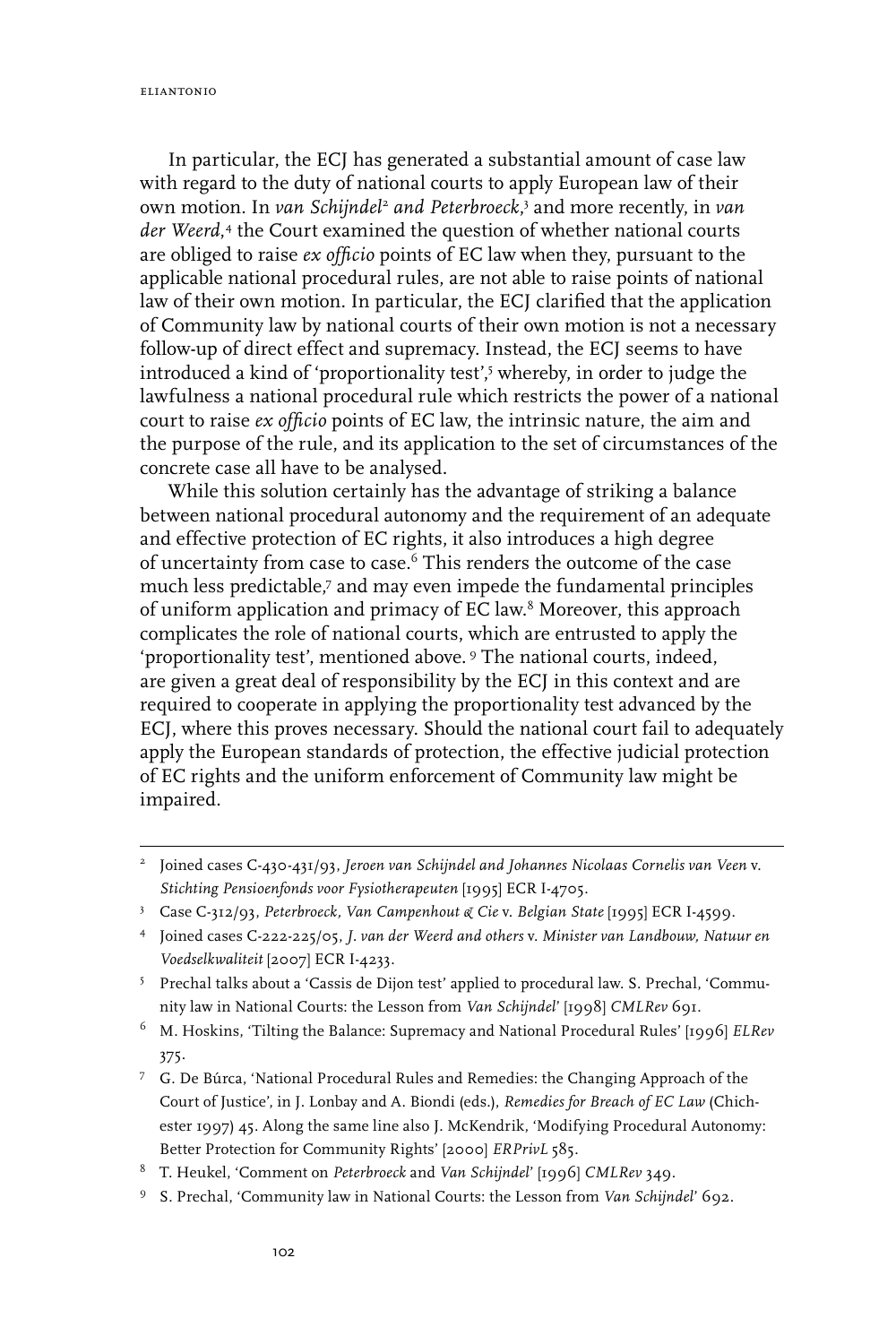In order to assess whether the ECJ's rulings have been correctly applied by the national courts, it is necessary to examine the national case law in which the issue of the compatibility of national law with EC law was at stake but had not been raised by the concerned party. This article seeks to provide an overview of the application, by the Italian administrative courts, of the ECJ's rulings on the duty of national courts to apply Community law of their own motion. In particular, first, the relevant national legislative provisions and the potential impact that the ECJ's case law may have on the Italian system of administrative justice are analysed. Thereafter, the national case law where the ECJ's standards have been applied by the national administrative courts is examined. The analysis is closed by some concluding remarks on the feasibility of the approach adopted by the ECJ with regard to the duty of national courts to act *ex officio*.

## **2 The Italian Rules on the** *ex officio* **Powers of the Administrative Courts**

In the Italian legal system, administrative courts are not allowed to raise *ex officio* grounds of unlawfulness of an administrative decision that have not been brought forward by the applicant. In other words, the courts are bound to assess the lawfulness of the contested decision on the basis of the legal grounds explicitly put forward by the applicant (principle of party autonomy – *principio dispositivo*). This principle flows from Article 112 of the Code of Civil Procedure, pursuant to which 'the court must adjudicate on the whole claim and not beyond its scope; and it cannot rule *ex officio* on exceptions that only the parties can put forward'.<sup>10</sup>

This principle is also confirmed by Article 6, No. 3, of the Rules of Procedure of the Council of State,<sup>11</sup> pursuant to which the act introducing the claim must contain, amongst others, an exposition of the facts, the grounds of the claim, with the specific indication of the provisions which have allegedly been violated and the conclusions. The grounds of the claim – that is, the specific reasons supporting the claim – are an essential element of the claim itself. Pursuant to Article 17 of the Rules of Procedure of the Council of State, if there is absolute uncertainty on these grounds, the act introducing the claim is null and void.12 It flows from what was described above that the respect for the *principio dispositivo* prevents administrative courts from

<sup>&</sup>lt;sup>10</sup> Please note that this translation does not have official character.

 $11$  Royal Decree of 17 August 1907, No. 642, Rules of Procedure for the proceedings before the judicial chambers of the Council of State, GU of 25 September 1907, No. 227.

<sup>&</sup>lt;sup>12</sup> In general on these rules, see F. Caringella, *Giustizia Amministrativa* (Napoli 2003) 560 and 583 ff; F.G. Scoca, *Giustizia Amministrativa* (Torino 2006) 250 ff; A. Travi, *Lezioni di Giustizia Amministrativa* (Torino 2006) 242 ff; A. Sandulli, *Diritto Processuale Amministrativo* (Torino 2007) 175 ff.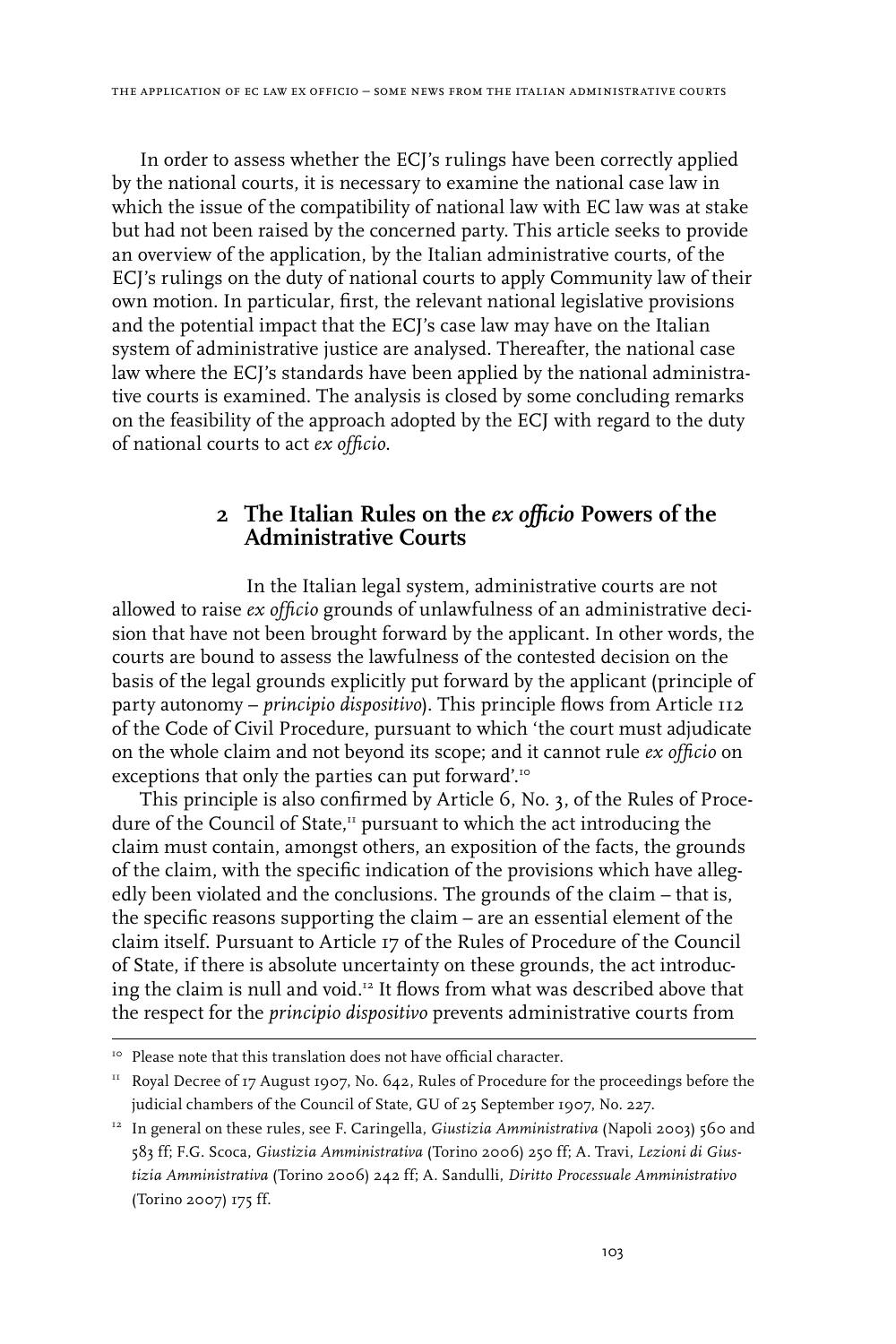raising of their own motion any grounds of unlawfulness which have not been brought forward by the parties. This principle is a true cornerstone of the system of administrative justice, and it has been argued<sup>13</sup> that it seems to be so well-established in the Italian administrative legal system that it was reaffirmed only on very few occasions.<sup>14</sup>

While the *principio dispositivo* pervades the whole administrative trial, administrative courts are, nevertheless, vested with some powers to act of their own motion. Firstly, the courts can raise *ex officio* some preliminary exceptions at any stage of the proceedings. These preliminary questions may relate to the jurisdiction of the administrative court.<sup>15</sup> Accordingly, administrative courts may *ex officio* declare the lack of jurisdiction in relation to the subject-matter of the controversy in question.<sup>16</sup>

The preliminary exceptions may also relate to some requirements of the claim. They are generally classified into requirements of *ammissibilitá*, *ricevibilitá* and *procedibilitá*. These are briefly examined in turn. The requirement of *ammissibilitá* concerns the existence of a legal position held by the applicant and allegedly harmed by the contested administrative decision. The *ammissibilitá* also concerns the applicant's initial interest in bringing the claim, that is to say, the possibility of obtaining an actual advantage or utility from a decision upholding his claim.<sup>17</sup> The administrative courts, therefore, will declare *ex officio* the lack of *ammissibilitá* when the contested administrative decision does not harm the applicant's legal position, because the harm itself is merely possible or objectively uncertain, and might only come into existence as an effect of future and uncertain acts or facts. The requirement of *ricevibilitá* concerns the deadline for bringing the claim. This means that administrative courts may declare *ex officio* the lack of *ricevibilitá* of a claim when the act introducing the claim has been notified after the deadline provided for by the law.18 The requirement of *procedibilitá* concerns the applicant's interest in the decision during the proceedings. This means that a court may declare *ex officio* the lack of *procedibilità* for lack of procedural

- <sup>16</sup> Cons. Stato, Sez. IV, Judgment of 2 July 2002, No. 3606, *Foro amm. CDS*, 2002, 1635; Cons. Stato, Sez. IV, Judgment of 8 June 2000, No. 3215, *Foro Amm.*, 2000, 2107.
- <sup>17</sup> T.A.R. Campania Napoli, Sez. V, Judgment of 8 April 2002, No. 1939, *Foro amm. TAR*, 2002, 1362; T.A.R. Trentino-Alto Adige Trento, Judgment of 6 November 2001, No. 627, *Foro Amm.*, 2001, 2916.
- <sup>18</sup> T.A.R. Puglia Bari, Sez. I, Judgment of 2 May 2000, No. 1713, *Giust. civ.*, 2000, I, 2767; T.A.R. Veneto Venezia, Sez. I, Judgment of 7 October 2003, No. 5134, *Foro amm. TAR*, 2003, 2909.

<sup>&</sup>lt;sup>13</sup> G. Cocco, 'Incompatibilitá comunitaria degli atti amministrativi. Coordinate teoriche e applicazioni pratiche' [2001] *Riv. it. dir. pubbl. com.* 464.

<sup>14</sup> See, for example, Cons. Stato, Sez. IV, Judgment of 30 September 2002, No. 4986, *Foro amm.* CDS, 2002, 2027; Cons. Stato, Sez. IV, Judgment of 8 June 2000, No. 3246, *Foro Amm.*, 2000, 2114.

<sup>&</sup>lt;sup>15</sup> Article 30 of Law of 6 December 1971, No. 1034, GU of 13 December 1971, No. 314.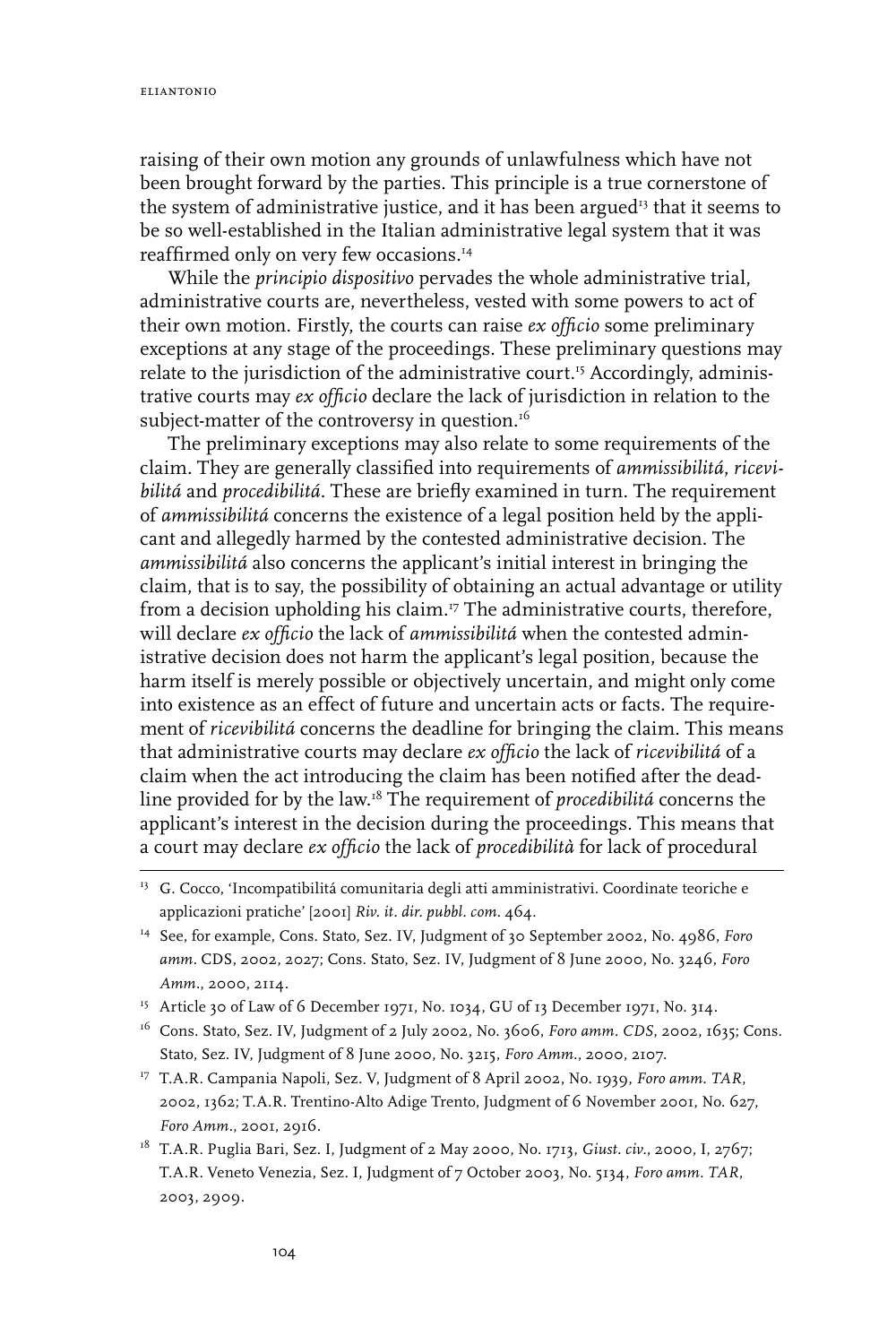interest when, in the course of the proceedings, it considers that it would be impossible or useless for the applicant to obtain the advantage arising from a decision upholding his claim.19

Secondly, administrative courts, also in the absence of a request coming from the parties and regardless of the grounds on which an administrative decision has been challenged, may raise the question of constitutionality of the law upon which the contested decision is based, and order the stay of the proceedings until the Constitutional Court rules on the issue.<sup>20</sup> In relation to the power of the courts to raise *ex officio* the question of constitutionality, the Council of State held that, although the administrative courts in this case may have to raise a point that has not been brought forward by the parties, this power is granted to the courts by a law of a constitutional rank.<sup>21</sup> Since the power of the administrative courts to raise *ex officio* a question of constitutionality is provided for by a constitutional law, taking into account the hierarchy of legal sources, this rule prevails over the one (provided for in an ordinary law, i.e. Article 112 of the Code of Civil Procedure), pursuant to which the scope of review of the administrative courts must be limited to the grounds of unlawfulness brought forward by the parties.

Apart from these (very limited) *ex officio* powers, the Italian administrative courts cannot, in principle, supplement legal grounds to those put forward by the parties.

#### **3 Potential Consequences of the ECJ's Rulings for the Italian Legal System**

As set forth above, in the ECJ's view, when a national court is not able to raise points of national law of its own motion, it might, despite this national procedural limitation, have to raise points of Community law *ex officio*. This jurisprudential position may have an impact on the Italian legal system given that, as shown above, administrative courts are, in principle, bound to adjudicate exclusively on the grounds of unlawfulness of the

<sup>&</sup>lt;sup>19</sup> T.A.R. Basilicata Potenza, Judgment of 4 October 2002, No. 617, Foro amm. TAR, 2002, 3390; T.A.R. Toscana Firenze, Sez. II, Judgment of 7 August 2002, No. 1769, *Foro amm. TAR*, 2002, 2453.

<sup>&</sup>lt;sup>20</sup> Article I of Constitutional Law of 9 February 1948, No. I, GU of 20 February 1948, No. 43 and Article 23(3) of Law of 11 March 1953 No. 87, GU of 14 March 1953, No. 62. See also Cons. Stato, Sez. V, Judgment of 6 February 1999, No. 138, *Foro Amm.*, 1999, 355; Cons. Stato, Sez. IV, Judgment of 27 April 1989, No. 268, *Foro Amm.*, 1989, 960; Cons. Stato, Sez. IV, Judgment of 23 May 1986, No. 363, *Foro Amm.*, 1986, 724. On the power of the administrative courts to raise *ex officio* the question of constitutionality, see C. Anelli, 'La rilevanza delle questioni di legittimità costituzionale nel giudizio amministrativo', in *Studi in onore di F. Piga* (Milano 1992) 77.

<sup>21</sup> Cons. Stato, Ad. Plen., Judgment of 8 April 1963, No. 8, *Cons. Stato*, 1963, I, 508.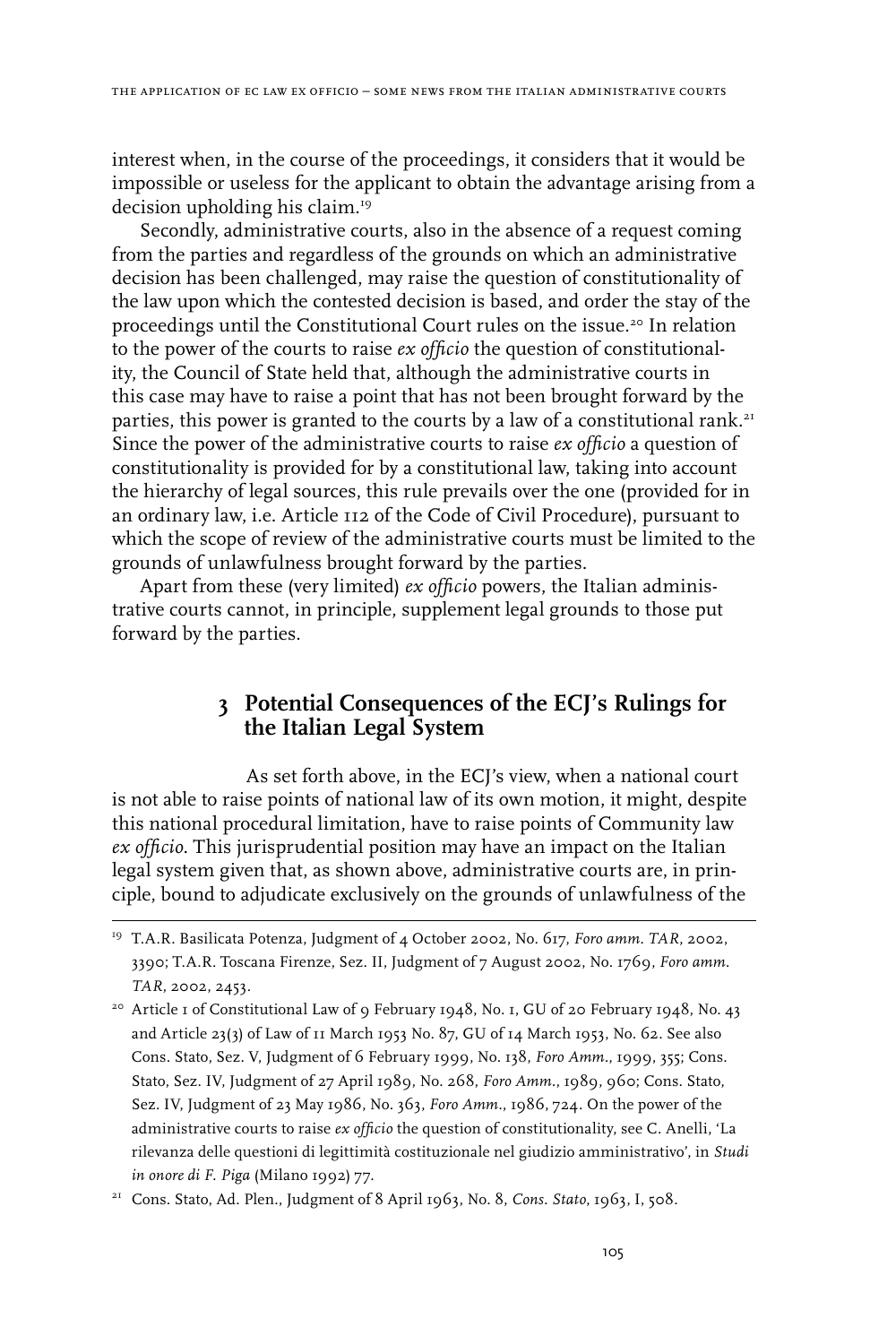contested administrative decision brought forward by the applicant. Thus, in order to ensure compliance with the European standards of protection, the administrative courts may have to perform the 'proportionality test' set forth in the ECJ's case law when confronted with a situation in which the parties have not put forward grounds based upon the violation of EC law. When performing this test, the courts would need to assess whether the procedural rule preventing them from analysing *ex officio* a possible violation of EC law renders the exercise of the rights conferred upon individuals by EC law excessively difficult or impossible in practice.

The ruling in *Peterbroeck* had a major impact on the Italian academic writing, since it seemed to have affected, and even to have swept away, the *principio dispositivo*. <sup>22</sup> In particular, it was pointed out that, on the one hand, the rulings concerning the power of the courts to raise *ex officio* questions based upon the violation of EC law do not introduce an absolute duty upon the courts, but rather a proportionality test. On the other, when the Italian administrative courts perform this proportionality test, they may come to the conclusion that it is necessary to set the *principio dispositivo* aside in order to ensure an effective judicial protection of the rights stemming from EC law.

A parallel may be drawn between the power of the courts to raise a question of constitutionality of their own motion, and the duty (in certain circumstances) to raise *ex officio* a question of violation of EC law. However, in the first of the two cases, the situation is fundamentally different from

<sup>22</sup> E. Barbieri, 'Diritto comunitario ed istituti generali del diritto amministrativo nazionale' [1994] *Riv. it. dir. pubbl. com.* 11; G. Cocco, 'Incompatibilitá comunitaria degli atti amministrativi. Coordinate teoriche e applicazioni pratiche' 452; A. Russo, 'E' sempre piú "diffuso" il controllo di conformitá al diritto comunitario ad opera del giudice nazionale?' [1996] Riv. it. dir. pubbl. com. 709. According to the author, this judgment could be seen as a breaking point with regard to the cornerstone principle of party autonomy. See also R. Caranta, 'Impulso di parte e iniziativa del giudice nell'applicazione del diritto comunitario' [1996/I/1] *Giur. it.* 1294. While commenting on the different outcomes of *van Schijndel* and *Peterbroeck*, the author points out that the Italian system of administrative justice (and in particular the *ex officio* powers of the courts) resembles the situation of *Peterbroeck* rather than the one in *van Schijndel*; hence, in a case similar to the one at issue in *van Schijndel* and *Peterbroeck*, the Italian courts would have to follow the ruling in *Peterbroeck*. In relation to the possible effects that *Peterbroeck* may have on the Italian system of administrative justice, see L. Daniele, 'L'effettivitá della giustizia amministrativa nell'applicazione del diritto comunitario europeo' [1996] *Riv. it. dir. pubbl. com.* 1389; D.U. Galetta, 'Giustizia amministrativa italiana e diritto comunitario: problemi e prospettive di sviluppo nell'ottica di una giustizia amministrativa europea' [1999] *Riv. it. dir. pubbl. com.* 1014; M.P. Chiti, 'L'effettivitá della tutela giurisdizionale tra riforme nazionali e influenza del diritto comunitario' [1998] *Dir. proc. amm.* 519; A. Gatto, 'I poteri del giudice amministrativo rispetto a provvedimenti individuali e concreti contrastanti con il diritto comunitario' [2002] *Riv. it. dir. pubbl. com.* 1443.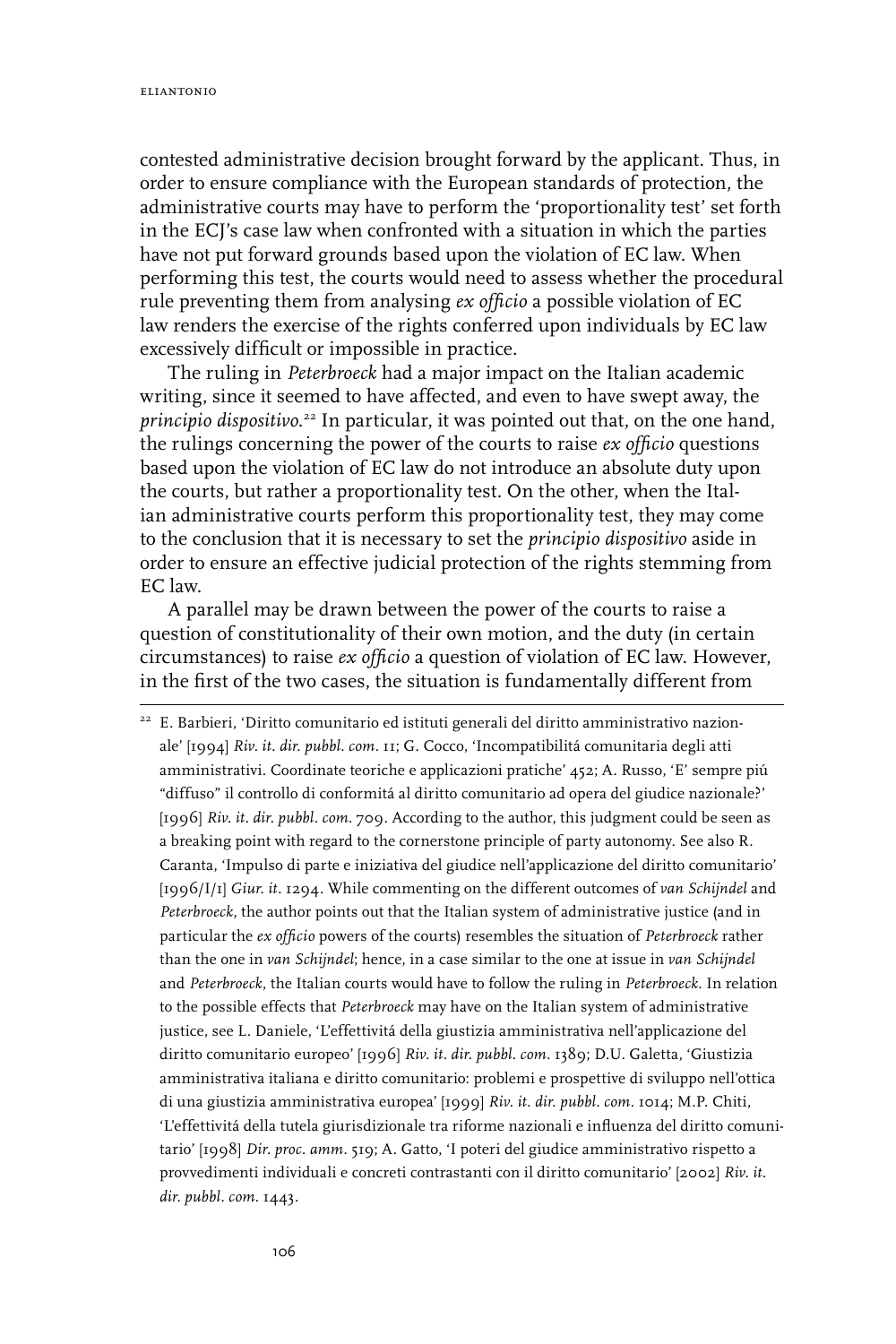the one put forward in *Peterbroeck*. <sup>23</sup> Indeed, while an administrative court may raise *ex officio* the question of constitutionality of the law upon which the contested administrative decision is based, the decision on the constitutionality of that law can only be issued by the Constitutional Court itself. Conversely, following the ruling in *Peterbroeck*, each administrative court may decide on the question of the compatibility of a rule of national law with Community law without any involvement of the Constitutional Court. It is thus apparent that the limitation posed to the *principio dispositivo* in cases concerning EC law is much greater, since it entails not only the power for the administrative courts to raise a point which had not been brought forward by the parties, but also to decide upon that point.

It is, therefore, necessary to examine whether, and, if so, to what extent, the Italian courts have, in cases where EC law was in question but was not invoked by the applicant, decided to by-pass the *principio dispositivo* and have extended the claim also to those grounds of unlawfulness relating to the violation of the rules of EC law which the applicant did not explicitly mention in his judicial claim. The section below analyses this case law.<sup>24</sup>

## **4 Application of the Standards Set Out in the ECJ's Judgments by the Administrative Courts**

At an initial phase, the Italian administrative courts seemed to be quite eager to extend the scope of the claim also to EC law aspects.

For example, the Regional Administrative Court of Lombardia applied a provision of EC law of its own motion, where grounds based upon its violation had not been brought forward by the parties.<sup>25</sup> This case concerned the determination of the tariffs for the collection of urban solid waste. The applicants brought a claim for the annulment of a decision of the municipality of Milan, arguing that the contested decision was unlawful for a number of reasons. The court, having held that the administrative decision in question was indeed in breach of several rules of national law, decided to go further

<sup>&</sup>lt;sup>23</sup> M.P. Chiti, 'L'effettivitá della tutela giurisdizionale tra riforme nazionali e influenza del diritto comunitario' 519; A. Russo, 'E' sempre piú "diffuso" il controllo di conformitá al diritto comunitario ad opera del giudice nazionale?' 713.

<sup>&</sup>lt;sup>24</sup> Please note that this case law was found by using the following methodology: for case law issued after 1 January 1998, the cases have been selected by performing searches in a case law database (i.e. the Juris Data database offered by the publishing house Giuffré Editore, available at <www.iuritalia.it>), using as keywords the names and/or case numbers of the ECJ's rulings on the *ex officio* application of EC law by national courts. For case law issued before 1 January 1998, given the unavailability of electronic databases with case law, the cases have been selected by searching law journals.

<sup>25</sup> T.A.R. Lombardia Milano, Sez. I, Judgment of 14 July 1993, No. 532, *T.A.R.*, 1993, I, 3026; *Riv. it. dir. pubbl. com.*, 1996, 784.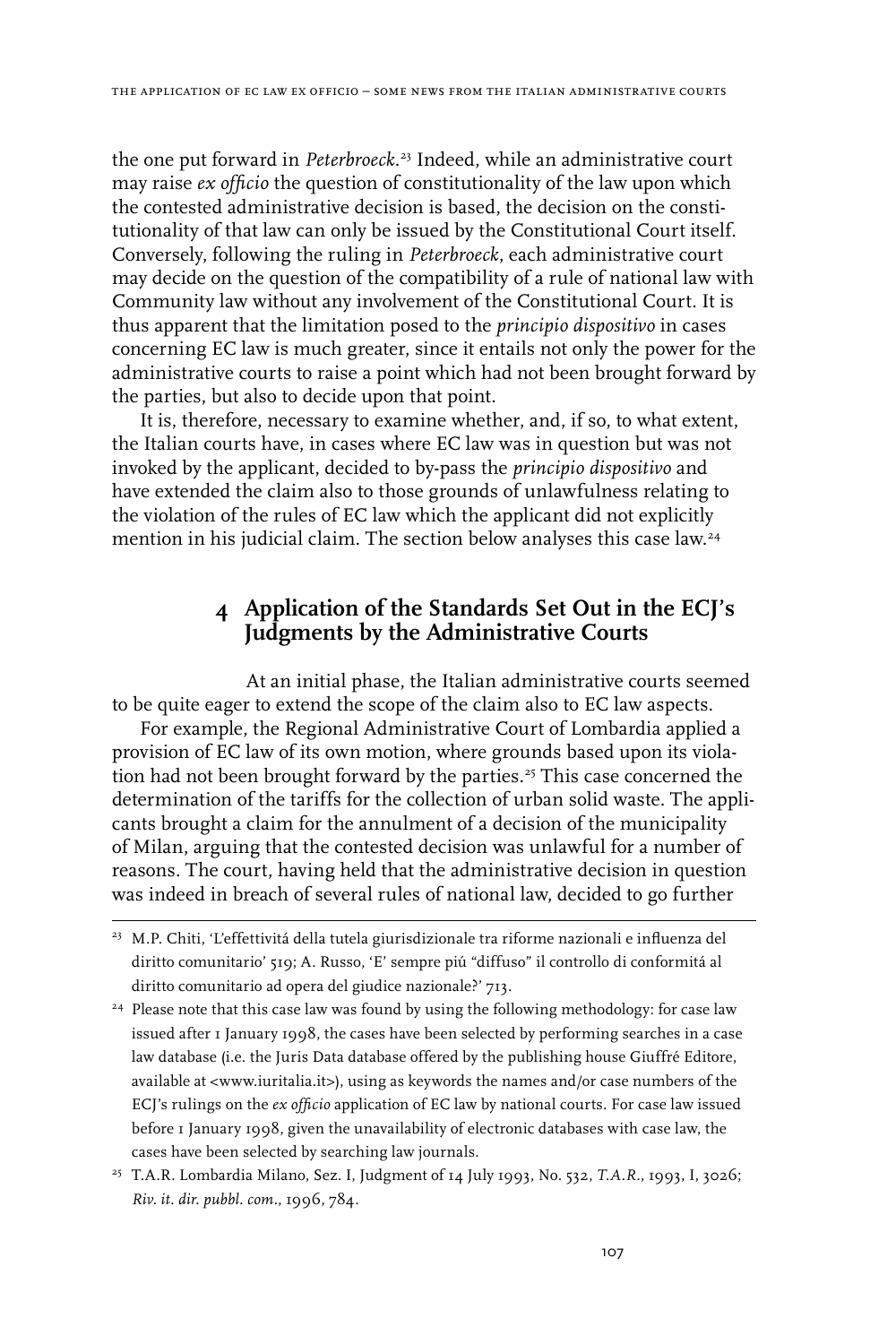than the parties' submissions: in particular, it proceeded to take into account the principle of loyal co-operation and to analyse *ex officio* the 'Community profile' of the situation at hand. In this context, the court explicitly mentioned the ruling of the ECJ in *Verholen*. <sup>26</sup> The Italian court held that it 'had to' find *ex officio* the rules applicable to the decision of the case at hand. In particular, the Regional Administrative Court of Lombardia held that the competent public administration had mistakenly considered that the issue in question was exclusively governed by Italian law, although today the 'Italian law of waste' has been substituted by a 'European law of waste'. The court, therefore, considered that the controversy submitted to it had to be solved on the basis of a legal scenario composed of Italian rules and prevailing Community rules. Thus, the court ordered a further discussion of the case.

In the follow-up of this case, $27$  despite the fact that grounds based on the possible violation of EC law had not been brought forward by the applicant, the Regional Administrative Court of Lombardia decided to analyse this aspect of its own motion in order to assess whether to set aside the relevant piece of national legislation pursuant to which the contested administrative decision had been adopted. In relation to the power of national courts to raise *ex officio* grounds that have not been put forward by the parties, the Italian court again recalled the ruling in *Verholen*, pursuant to which EC law does not preclude a national court from examining of its own motion whether national rules are in conformity with a directly effective provision of EC law. The Regional Administrative Court of Lombardia, however, went further than the ECJ's conclusion in *Verholen*. In particular, in the Italian court's view, not only must a national court be allowed to raise points based upon EC law of its own motion, but it is under an *obligation* to examine *ex officio* the compatibility of a rule of national law with Community law. This obligation had to be derived, in the court's view, from the principle of loyal cooperation set forth in Article 10 EC and from the *effet utile* of EC law. In this sense, the Regional Administrative Court of Lombardia seems to have anticipated the ruling of the ECJ in *Peterbroeck*.

A couple of months later, the Regional Administrative Court of Lombardia reached the same conclusion in a very similar case concerning the same subject-matter. In this case, too, the court considered *ex officio* the 'Community profile' of the dispute in question and recalled the principle of loyal cooperation and the *effet utile* of EC law.28

<sup>26</sup> Joined cases C-87-89/90, *A. Verholen and others* v. *Sociale Verzekeringsbank Amsterdam* [1991] ECR I-3757.

<sup>27</sup> T.A.R. Lombardia Milano, Sez. I, Judgment of 5 April 1994, No. 267, *T.A.R.*, 1994, I, 1853; *Riv. it. dir. pubbl. com.*, 1996, 785.

<sup>28</sup> T.A.R. Lombardia Milano, Sez. I, Judgment of 16 July 1994, No. 602, *Riv. giur. amb.*, 1995, 499, annotated by S. Civitarese Matteucci, 'Il primato del diritto comunitario nei giudizi amministrativi in materia ambientale'.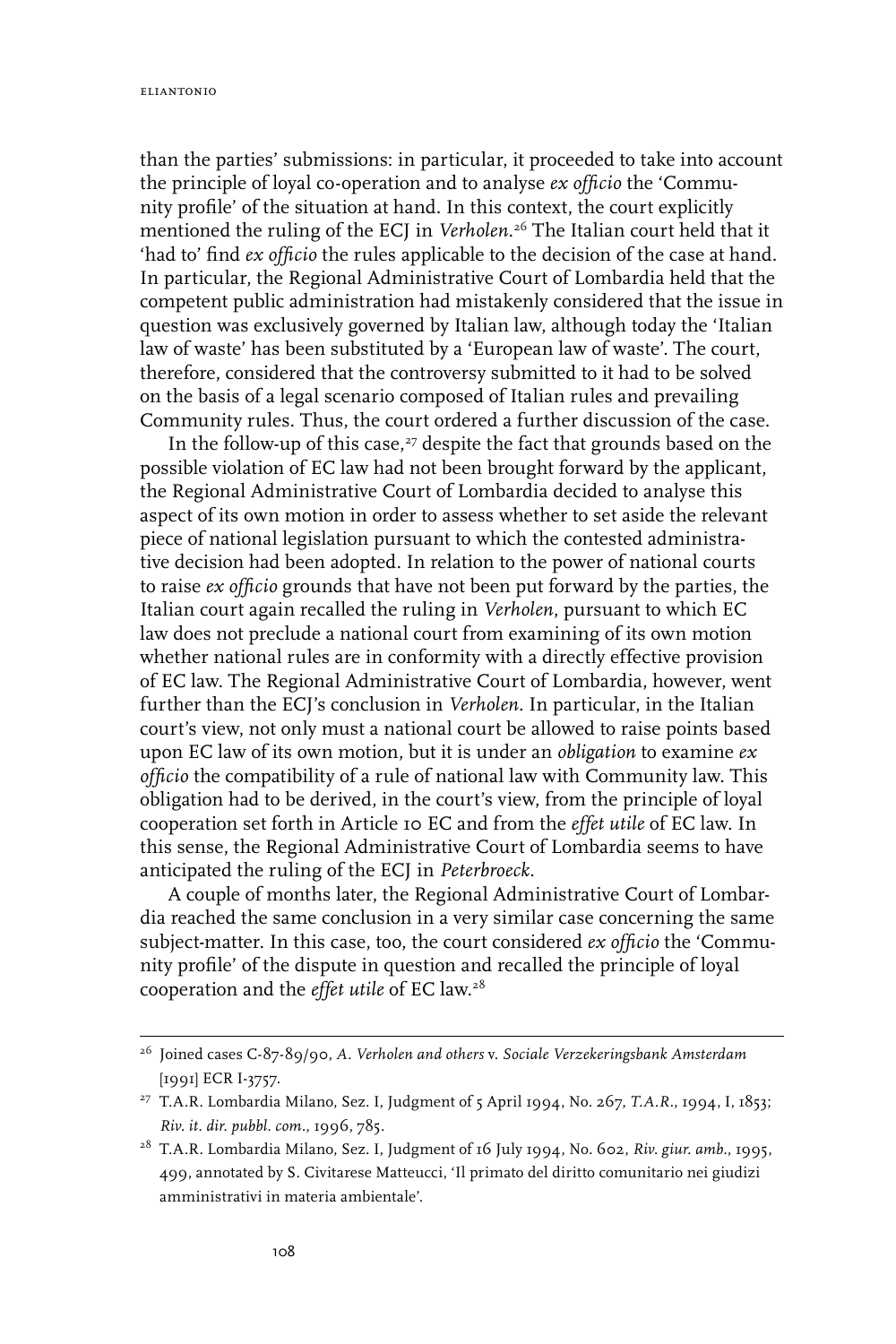The Council of State also did not ignore the rulings of the ECJ concerning the *ex officio* powers of national courts. In an order for a preliminary ruling, even before *Peterbroeck*, it held *obiter* that 'national courts have an unconditional obligation to set aside a rule of national law which is deemed incompatible with EC law, also of their own motion and without a specific complaint of the parties regarding this incompatibility'.<sup>29</sup>

It seems, therefore, that until this point Italian administrative courts were ready to apply EC law of their own motion despite the procedural rules restricting their *ex officio* powers. After an initial phase of enthusiasm, however, one can detect, in the attitude of the administrative courts, a more cautious approach towards the European jurisprudence relating to the *ex officio* powers of national courts. The Council of State, for example, stated in clear terms that, although it is for the national courts to ensure the *effet utile* of EC law, the principle of party autonomy is to be taken into account. In this respect, the Italian court quoted the ruling in *van Schijndel* in order to support its view.<sup>30</sup>

Recently, the same conclusion was reached by the Council of State in a case concerning an appeal against a ruling which had rejected the applicant company's claim for the annulment of an administrative decision requesting it to repay a State aid which had been declared incompatible with EC law.<sup>31</sup> On appeal, the applicant company not only reproduced the same grounds proposed during the first instance trial, but also added another ground, based upon the alleged unlawfulness of the EC measure which ordered the Italian government to recover the aid. However, this additional ground was brought forward in an act that had not been duly notified to the other parties to the dispute, and hence, technically, it fell outside the scope of the dispute as defined by the parties. Thus, the only way for the court to take it into account was to raise this point of its own motion.

Concerning this issue, the Council of State acknowledged the existence of the power of national courts to verify *ex officio* the compatibility of national law with EC law, as set forth in the ruling in *Peterbroeck*. However, it considered that the situation of the Italian administrative courts fell under the scope of the ruling in *van Schijndel*, and held that, if grounds based upon the invalidity of an EC measure (brought in order to support a claim for the invalidity of a national administrative decision) are not explicitly put forward according to national procedural rules, a national court is not authorised to consider this point of its own motion.

Along the same lines, the Regional Administrative Court of Sicily held that the *principio dispositivo* prevented it from examining, of its own motion,

<sup>29</sup> Cons. Stato, Sez. IV, Order of 8 May 1995, No. 327, *Giur. it*., 1996, III, 1, 86.

<sup>&</sup>lt;sup>30</sup> Cons. Stato, Sez. VI, Judgment of 5 December 2002, No. 6657, *Foro amm. CDS*, 2002, 3243.

<sup>31</sup> Cons. Stato, Sez. VI, Judgment of 16 February 2005, No. 516, *Dir. proc. amm.*, 2005, 797, annotated by C. Malinconico, 'Il recupero degli aiuti di Stato tra preclusioni processuali nazionali e limiti alla proposizione d'ufficio del ricorso pregiudiziale alla Corte di giustizia'.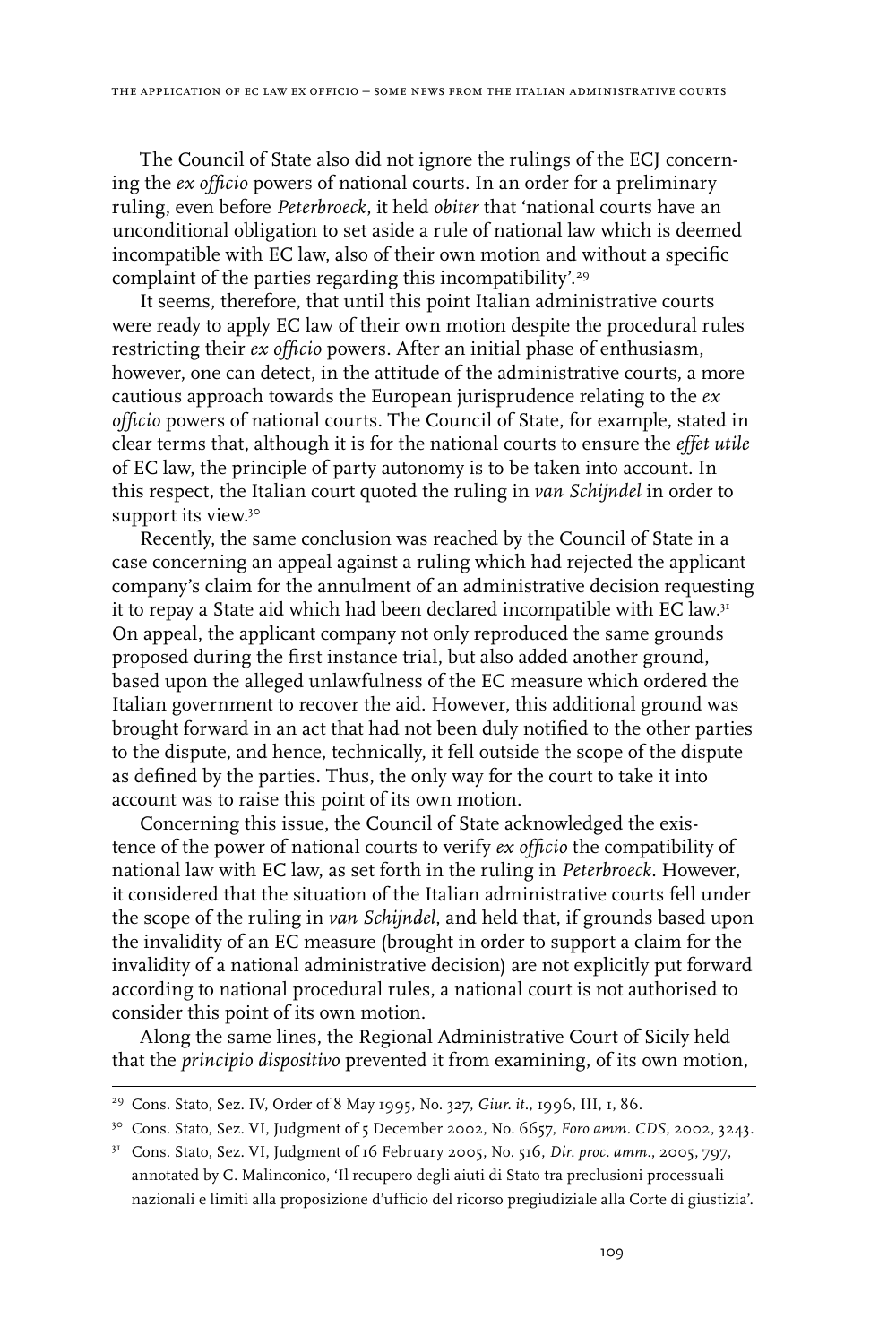the conflict between an administrative measure and a legal rule which had not been referred to by the applicant, even where this rule stems from a Community source.<sup>32</sup> In this case the applicant company was challenging a measure which excluded its offer from a tender procedure, all other measures relating to the tender and the notice of invitation to tender. In the claim, no mention was made of the possible violation of the EC rules on public procurement. While the court acknowledged that such a violation could, indeed, exist, it made it clear that it would not rule on this aspect because the ground had not been raised by the applicant.

## **5 Conclusion**

The analysis carried out above shows that, at an initial phase, the Italian administrative courts were fairly receptive to the European standards concerning the power of national courts to act *ex officio*. Subsequently, the Italian courts became more cautious and upheld the principle of party autonomy. However, in order to reach this conclusion, the courts did not perform the proportionality test advanced by the ECJ: in other words, they did not carry out any in-depth analysis as to the intrinsic nature, aim and purpose of the rule, and its application to the set of circumstances of the concrete case. Instead, they simply stated that the Italian system of administrative justice falls within the scope of the ruling in *van Schijndel* because it provides for rules similar to those at issue in *van Schijndel*, and concluded that, consequently, there was no obligation upon them to raise *ex officio* grounds not brought forward by the parties.

In general, the impression is that, despite the fact that the Italian courts did not seem to have ignored the European case law, they nevertheless failed to apply it correctly. In the light of these findings, doubts can be raised as to the efficacy and sustainability of the approach adopted by the ECJ. Of course these results only concern the attitude of the Italian courts vis-à-vis the European jurisprudence and further research would be necessary to establish whether this misapplication of the ECJ's case law is a purely Italian problem or seems to be a more widespread phenomenon. Should it appear that similar problems have taken place in more Member States, one could conclude that, with the *van Schijndel*/*Peterbroeck*/*van der Weerd* jurisprudence, the ECJ has placed a burden on the shoulders of the national courts that is too heavy, and has not achieved its goal of guaranteeing a more effective judicial protection of EC rights. Furthermore, one could ultimately even doubt the usefulness of the ECJ's 'balanced approach' altogether.

The question to be answered would then be: which alternative solutions can be proposed? If the aim is the uniform and effective enforcement of

<sup>32</sup> T.A.R. Sicilia Palermo, Sez. III, Judgment of 30 May 2006, No. 1354, *Foro amm. TAR*, 2006, 1886.